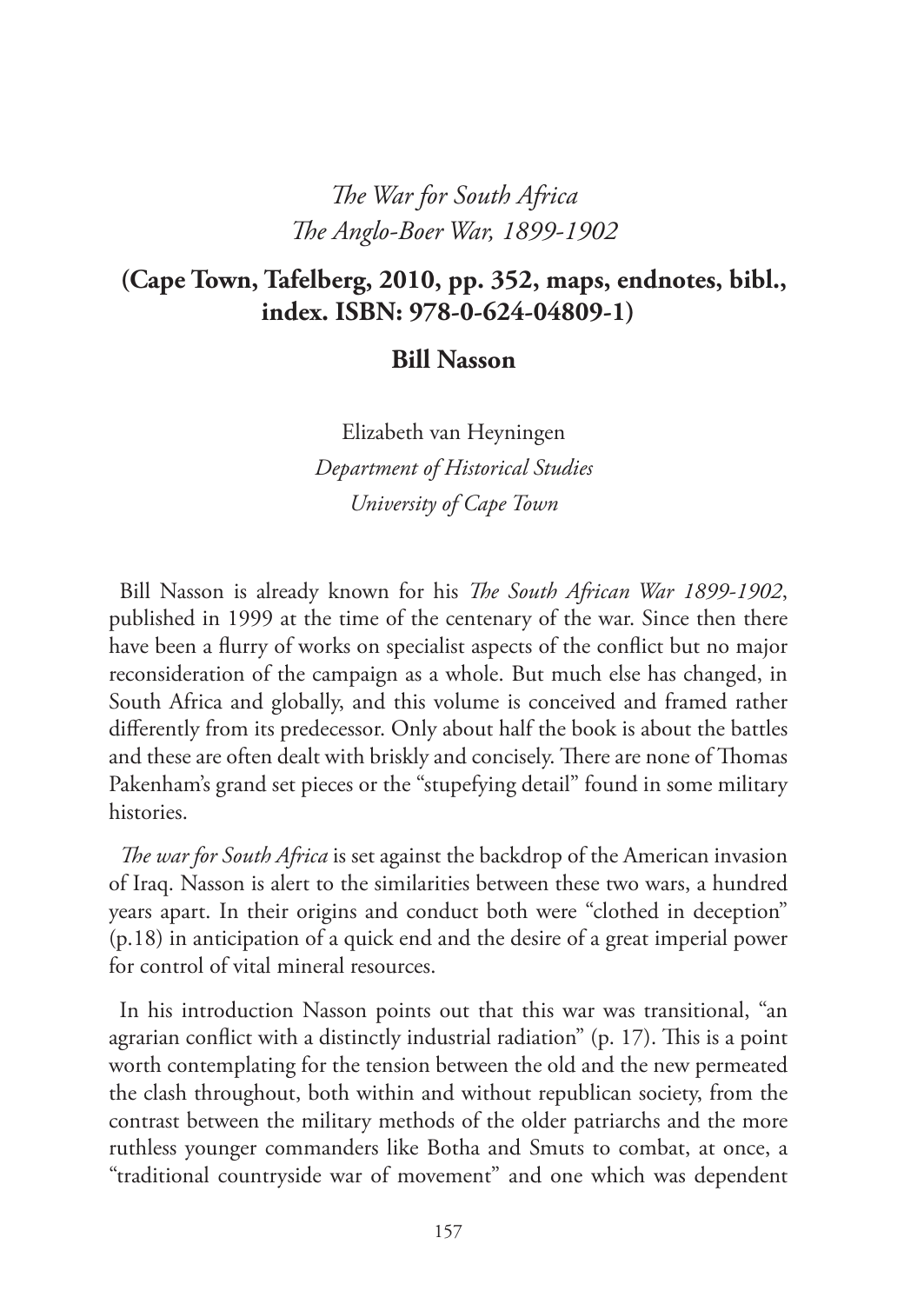on the railway, electronic communication, aerial observation and modern firearms. In other respects, too, this was a "war of modernity" (p. 28) with echoes of the suffering and destruction of the great industrial campaigns of the twentieth century. As in the Algerian case, the notorious concentration camps were regarded by the imperialists as a means of educating country people whose way of life seemed worse than antiquated, actively dangerous in their flouting of "modern" public health practices.

One of the difficulties in dealing with this war is that the first period, with its set battles, is much easier to describe than the elusive guerrilla war. Most historians, like Pakenham, tend to concentrate on the first year but Nasson has dealt a little more even-handedly with the two parts. He has not, however, devoted much attention to the Cape invasions and such folk heroes as Gideon Scheepers receive no mention. The strength of this book, then, lies less in the military history than in Nasson's understanding of the broader context.

Nasson is, for instance, alert to the gendered aspects although he deals with it lightly. Wartime attitudes, he points out, were often shaped by gender (p. 281). Thus, at the end, when the land was devastated and families incarcerated, what remained to the men was "to be men"; those who did not stay in the fight were not fully men (p. 246). Women like Hendrina Joubert and Hester Cronjé were doing more than carrying domesticity to the front. They were identifying actively with the republican war effort (p. 111). As one would expect from a historian who has dealt extensively with the participation of blacks, their part is treated with judicious intelligence. His discussion of the role of the *agterryers*, for instance, gives full weight to their essential role in the field, when "war is a form of work" (p. 86).

Much of the book contemplates the meaning of the war in a modern South Africa in which Afrikaners have lost the political independence for which they had been fighting. Nasson concludes that the war remains of historical significance. The last two chapters, particularly, are devoted to a consideration of the impact of the conflict since 1902, taking into account many of the recent debates. Nasson is less concerned with the role of the war in the making of Afrikaner nationalism than with its role in the making of the new South Africa. He is well aware of African, and Afrikaner, ambivalence about the meaning of the war, noting the tendency of Afrikaner writers like Antje Krog to see the war as a "hinge" of national reconciliation. He is sceptical, however, that its peace was a lost opportunity, agreeing with the argument that the alternative outcome of counterfactual history is likely to be the same as the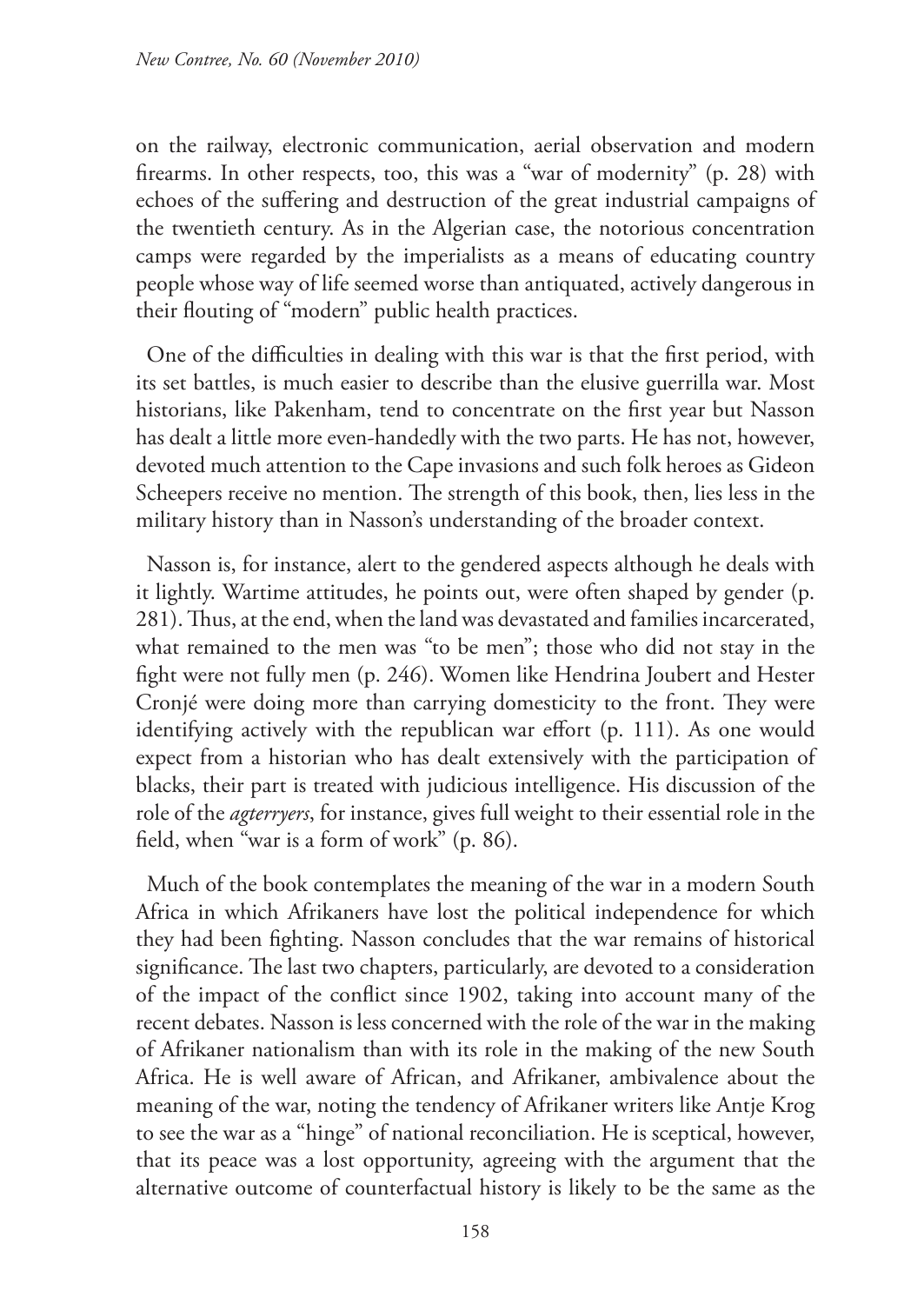one that took place (p. 299). And he gives short shrift to the suggestion that blacks were merely common victims of suffering. They were also active agents, collaborating with the British, serving the Boers and acting independently; commemoration has tended to hide this from full recognition, he suggests.

References are provided both in the form of footnotes and in an annotated select bibliography in which Nasson's shrewd comments are a delight. Thus Tabitha Jackson's *The White Man's War* offers a rounded view "which may be too round" (p. 340). Above all, Nasson is known for his distinctive style and this book is a pleasure to read, with its ironic humour and elegant, concise turn of phrase.

### *Islands in a forgotten sea: A history of the Seychelles, Mauritius, Réunion and Madagascar*

# **(Pretoria, Protea Book House, 2010, pp. 448, map, metric table, table of place names, list of sources, index. ISBN: 978- 1-86919-332-4)**

#### **TV Bulpin**

Nicholas Southey *Department of History University of South Africa*

TV Bulpin, who died in 1999, enjoys a deserved reputation as the doyen of twentieth-century South African travel writers. As a young man, he earned a living through his keen photographic and cinematographic interests, but from the early 1950s he became a prolific writer and publisher, and produced many hundreds of pamphlets, booklets and articles in addition to his 29 books during a long and successful career. The main focus of this prodigious output dealt with southern Africa south of the Zambezi River; *Islands in a forgotten sea* is Bulpin's only major publication on an area outside the mainland subcontinent.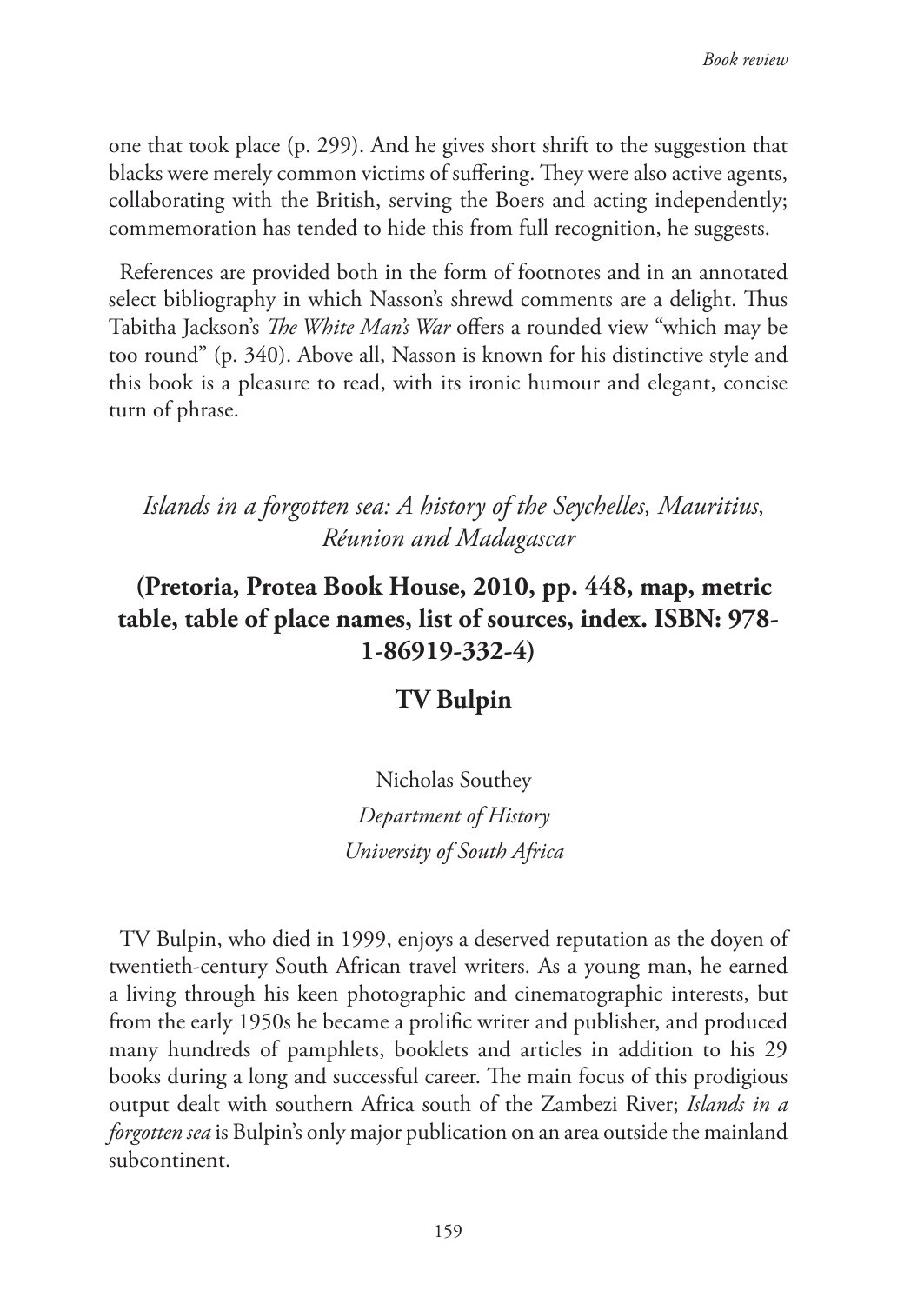The book was first published in 1958 by Howard Timmins, and a second edition appeared in 1969, under the Books of Africa label, Bulpin's own publishing house. It has been out of print for a long time, and Protea Book House presumably took a decision that a new edition would appeal to interested readers who seek well-informed material on the region, as well as visitors and tourists to the islands of the western Indian Ocean.

New editions of books invariably offer revisions and updates of an earlier text. This third edition of *Islands in a forgotten sea*, however, is unaltered from the two earlier editions, which is scarcely surprising given that the author has been deceased for over a decade. The only differences are that the few somewhat garish and clichéd photographs have been dropped, as have the numerous and much more appealing line drawings that appeared throughout the second edition. One marked improvement, however, is in the index, which is greatly expanded and hence significantly more worthwhile than the former rudimentary versions. This is certainly a welcome improvement.

Essentially, therefore, a text created in the late 1950s has been presented to a modern readership, and it is naturally reflective of the state of writing on Africa and the world during that period. While not entirely neglectful of the histories of indigenous peoples, Bulpin's book is essentially an account of the activities of Europeans in Madagascar, the Seychelles, the Comores and the Mascarenhas (Mauritius, Réunion and Rodrigues) island groups. Its focus is therefore overwhelmingly on the era of European conquest, trade and settlement between the seventeenth and nineteenth centuries. This naturally included extensive interaction between Europeans and local people, but all the same, European actions in western Indian Ocean settings do dominate the text. Coverage of the region's history before the seventeenth century is scanty, while Bulpin barely touches on the twentieth century at all – for him, history ends at the end of the nineteenth century. The sweeping general subtitle of the book, "a history of…", could therefore be deemed somewhat misleading, both because of its concentration on European actions and of its coverage in time.

It also needs to be noted that *Islands in a forgotten sea* belongs to a somewhat florid genre of travel writing, which, though an enduring tradition, will not have universal appeal in the early twenty-first century. Readers are introduced to the Sea of Zanj in the first chapter, the Arab name for the western Indian Ocean, meaning "Sea of the Blacks", and there is more than a suggestion of the dark and enigmatic Africa stereotyped by many European writers in what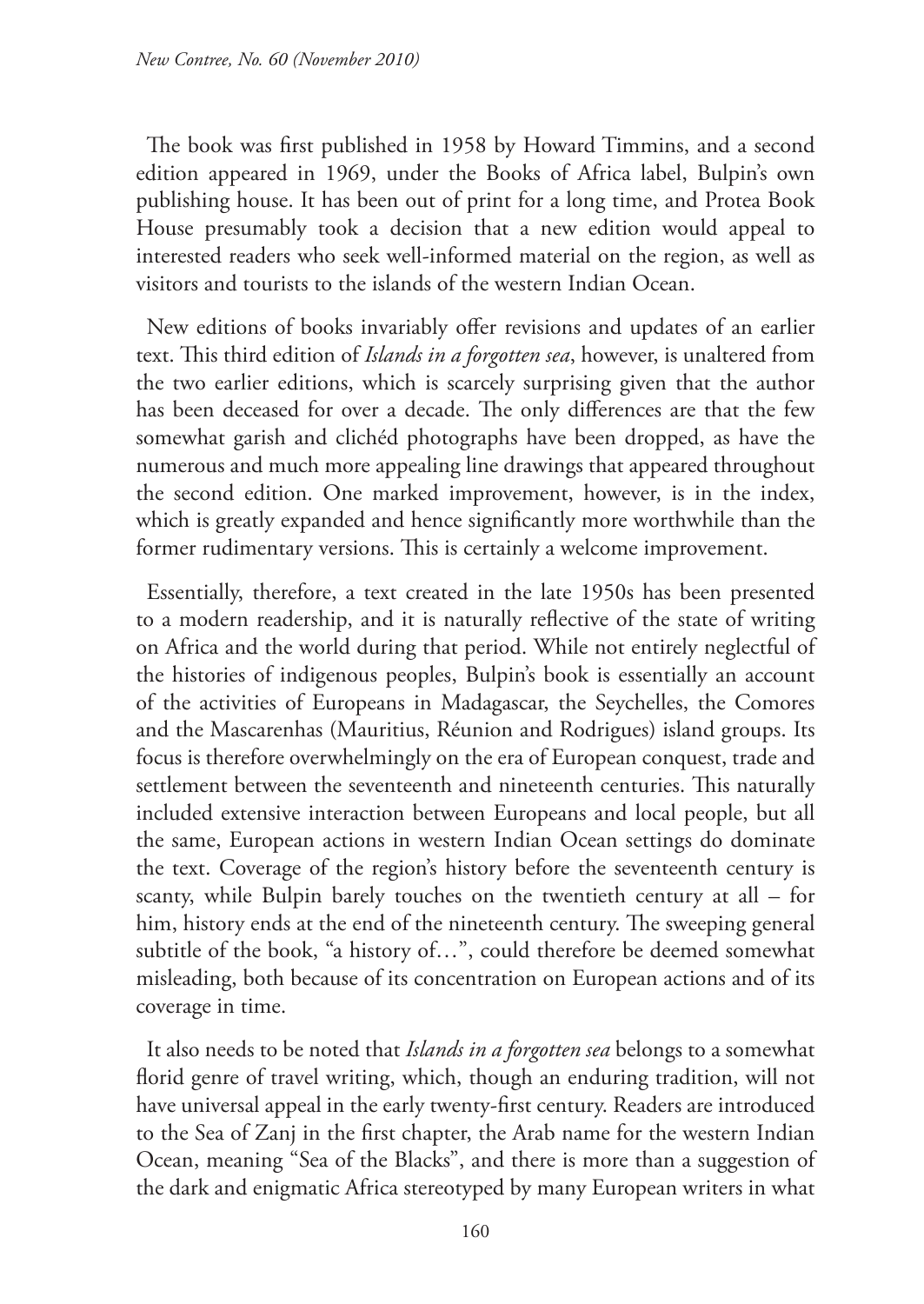follows. It is a "fabulous" sea, a "sea of legends", a "mysterious wilderness of water", containing "dreamlike jungles" of coral reefs around "lost" islands, whose formation was a "spectacle" that was "truly fit for the eyes of the gods" (pp. 11–15, *passim*). This provided a setting for "legend" and "restless adventure", "romance" and "mystery", "myth" and "quaintness", "strange tribes" and "exotic" behaviour (pp. 12–27, *passim*). Such descriptions and characterisations, though possessing remarkable durability in some popular writing, have generally fallen into disuse in more serious works.

Despite these limitations, Bulpin's study of the western Indian Ocean has considerable merit, and there are two main reasons which make the republication of *Islands in a forgotten sea* worthwhile. First, his extensive research and command of detail demand great respect. He has immersed himself in the histories, memoirs and travel accounts of the region, as well as various official records. His source list is extensive – though serious scholars will be frustrated by the absence of full data (indeed, the publisher could have used the opportunity to tidy the list and to bring it in line with contemporary citation practice). Bulpin is particularly secure in the English and French material, and has taken rather less trouble with Portuguese and Dutch sources; all the same, the source list reflects wide reading and familiarity with nineteenth and twentieth-century published literature on the region.

Second, Bulpin possesses impressive narrative skills, which of course are central to his success as a writer. Although his style will not be to every reader's tastes, he recounts the history of the colonial powers and their various successes and many failures in a vivid and engaging fashion. He is an engaged and passionate narrator, who relishes the cut and thrust of history. He is unsurprisingly not deeply concerned about process and underlying motive, and much more interested in human actions and folly (of which countless examples are recounted here). Thus, the endeavours of various seamen, governors, merchants, settlers, missionaries and pirates are recorded, often in explicit detail as the author relishes unusual, irrational or eccentric behaviour and actions.

Arguably, the most frustrating feature of this book is its absence of footnotes or endnotes, being a product as it is of a less rigorous age. All the same, I have used earlier editions of this book with great profit in the preparation of lectures on the Indian Ocean region, and I welcome its reissue. At a time when Indian Ocean studies and transnational concerns have become prominent, the book should appeal to historians and scholars, particularly if it is taken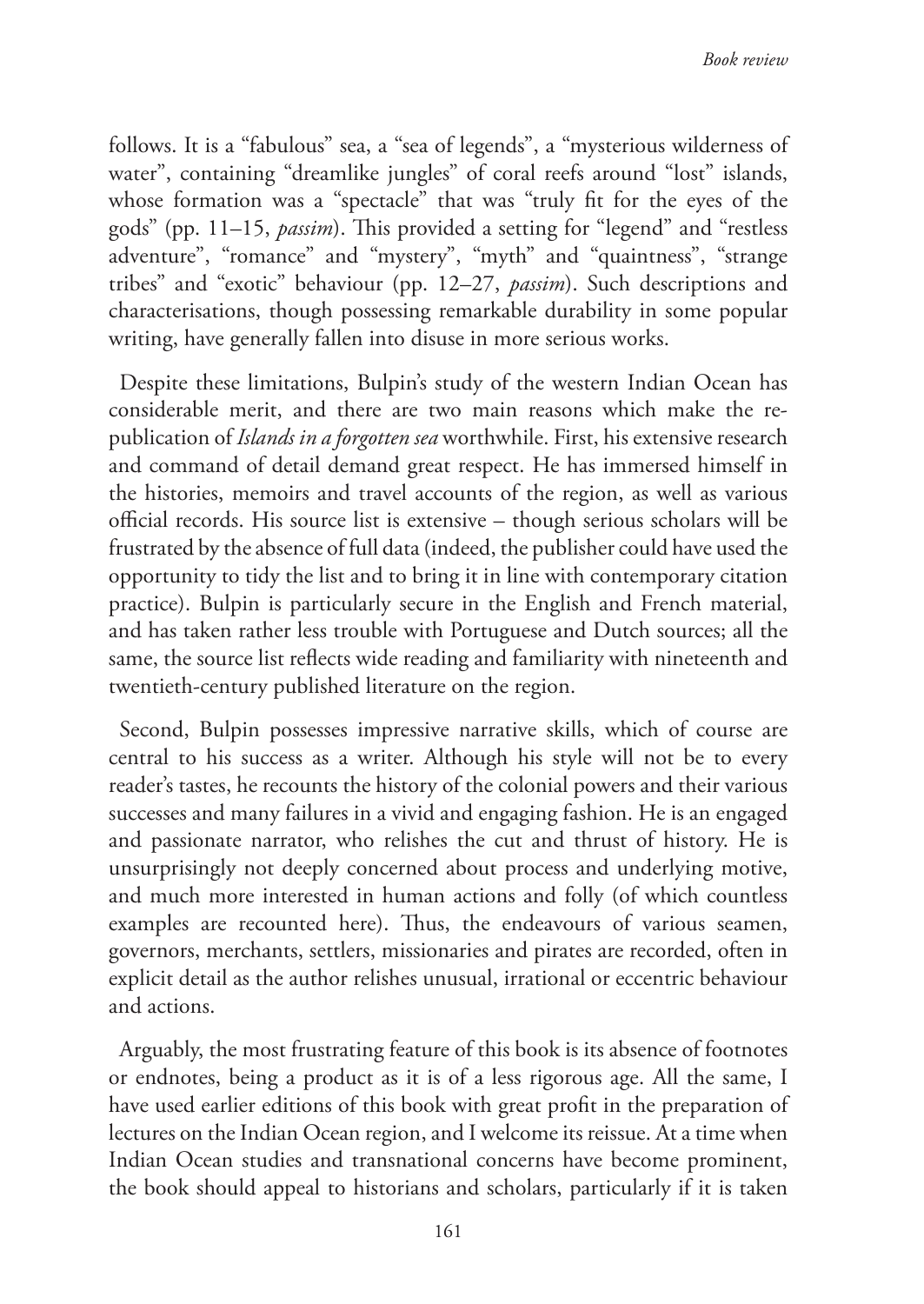on its own terms (indeed, I wonder if Bulpin would today characterise this as a "forgotten sea" given the upsurge in study of the area). The volume's 448 pages possess considerable substance, and ought not to be haughtily ignored or dismissed as mere popular journalism.

The book's main appeal will probably lie with those with a general rather than an academic interest in the area. Bulpin produced at least part of the book "in a tiny bungalow beside a moonlit beach on the island of Mauritius" (p. 25), and *Islands in a forgotten sea* is perhaps best enjoyed in relaxed circumstances under a palm tree on a tropical beach, rather than studied with a critical eye under artificial lights in the confined spaces of a research library.

# *Healing the Herds: Disease, Livestock Economies and the Globalization of Veterinary Medicine*

# **(Athens, Ohio, Ohio University Press, 2010, pp. 299, glossary, bibl., index. ISBN: 1- 9780821-4148840)**

#### **Karen Brown & Daniel Gilfoyle**

Lize-Marié van der Watt *Department of History University of Stellenbosch*

The Ohio University Press Series in History and Ecology publishes history books that can and should be read by scholars from a number of disciplines. The works are known to be accessible, but with enough specialist information for subject experts. *Healing the Herds: Disease, Livestock Economies and the Globalization of Veterinary Medicine* follows this pattern. Edited by Southern African environmental historians Karen Brown and Daniel Gilfoyle, it contains thirteen chapters that explore the interrelationships between livestock economies, veterinary science, disease and the environment. The book is based on a selection of papers presented at a conference, and the goal is to add to and further develop the historiography of veterinary disease.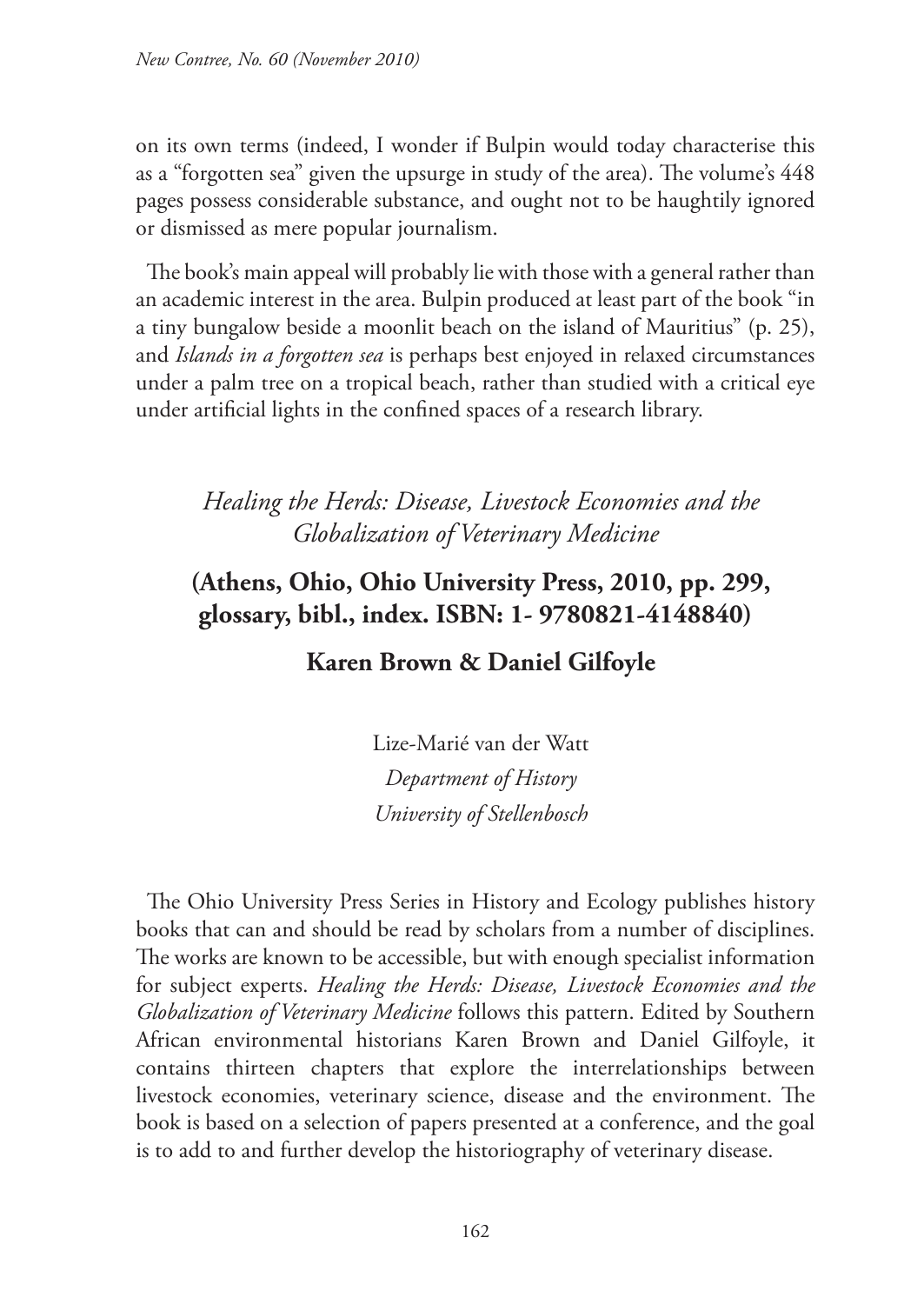One of the challenges of editing such books is to ensure a measure of thematic and stylistic coherence. In terms of the themes there is a very useful and thorough introduction. It clearly traces the themes along which the chapters are roughly organised. First, there is the impact of professionalisation as supported by a better understanding of disease etiologies and more efficient treatments. This is followed by chapters on the consequences of global trade for the spread of pathogens. Similarly, the transport of livestock to alien environments, which exposes them to new sources of infections, is discussed. Finally, the relationship between colonialism and veterinary service is examined. Naturally, these themes tend to overlap in some chapters. Daniel Doeppers (Chapter six), for example, draws on the rinderpest epidemic in the Philippines from 1886-1941to demonstrate how pathogens moved between the different ports of Southeast Asia. He also links the response to rinderpest with the colonial history of the Philippines. Domesticated bovines were a recently introduced species in the Philippines, and were used for traction rather than a source of meat. By the 1890s, as the number of Spanish and the Mestizo-elite increased, so did the demand for beef.

In several chapters, the book also illustrates that a history of livestock disease is not just about pathogens and vaccines, and that it can also illuminate broader issues. Dominik Hünninger (Chapter four), in one of the very few chapters on pre-19<sup>th</sup> century, cleverly traces the changes and continuities in legislation during times of cattle plague in early 18<sup>th</sup> century Germany. In the process, he also writes an innovative narrative of early modern state formation and the political language of legitimisation.

Locations around the world are traversed in the different chapters, from the Far East to Africa via some island states. This can be potentially perplexing because the reader may not be as familiar with the history of say, Trinidad and Tobago (Chapter nine) as Niger (Chapter thirteen), and may thus miss some of the nuances. Occasionally, chapters assume a detailed knowledge of the different districts when tracing the geographical trajectories of the diseases. Chapters one and five contain sketch maps of the countries/and or areas referred to. Similar maps in other chapters would have been helpful.

That being said, it is because of the wide variety of historical and environmental contexts that are covered in the book that it succeeds in tracking how livestock economies, veterinary science, disease and the environment interlink in a *globalised* setting. The physical mobility of livestock, their owners and pathogens are key ideas in all the chapters. Not always present,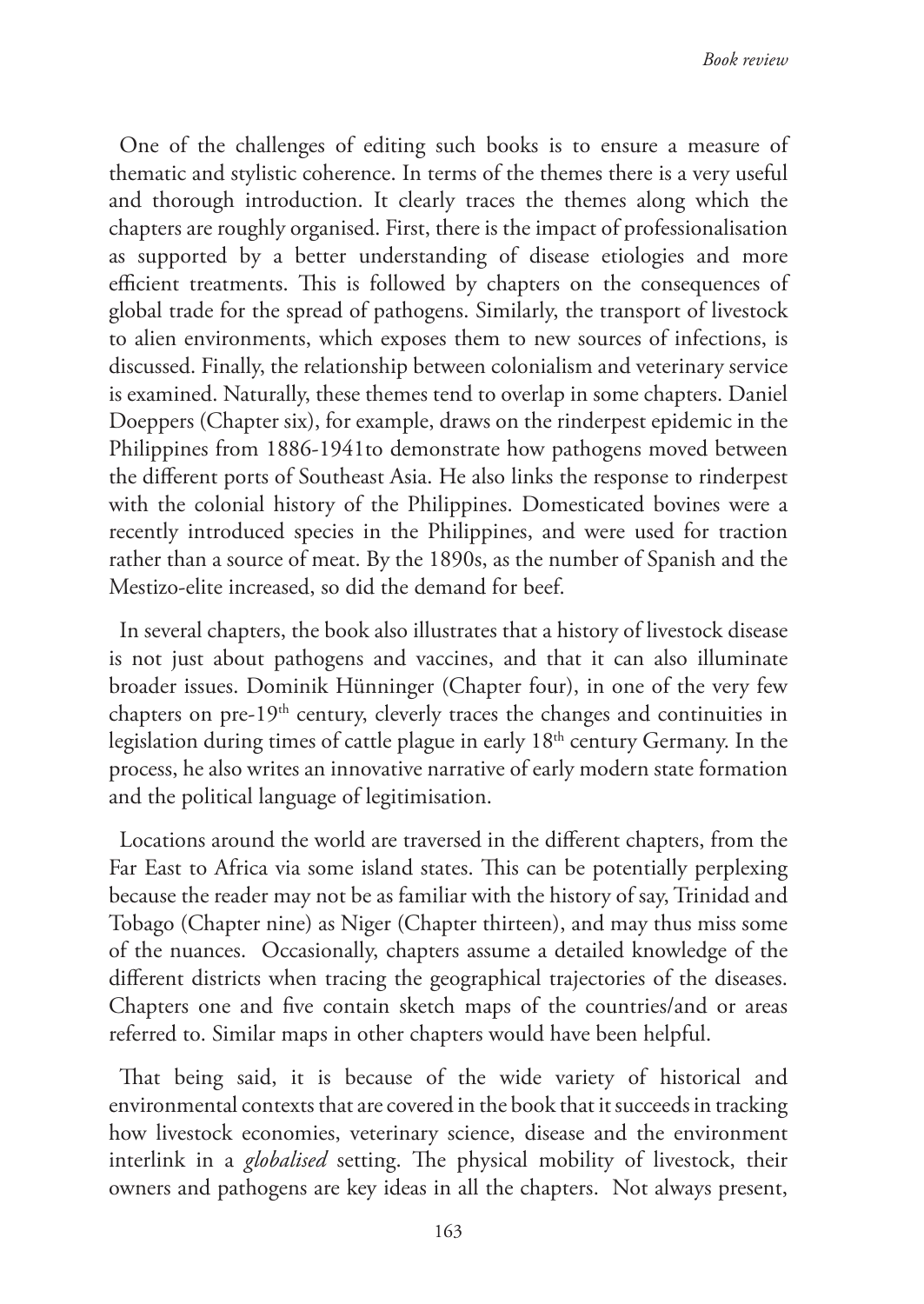but arguably as important, is how the mobility of knowledge and ideas about livestock disease impacted on its history. *How* the state and/or veterinarians sought to transfer knowledge to farmers (or indeed elicit knowledge from farmers) is rarely discussed beyond mentioning policies. In some chapters, however, investigating the transfer of knowledge is a secondary point. Abigail Woods, on British veterinarians and dairy farmers during World War Two (Chapter three), partially attends to factors that made dairy farmers "accept" veterinarians and how the veterinarians came to achieve "expert" status.

The wide array of locations also leads to a verisimilitude of source material. African histories rely especially on non-traditional sources. Lotte Hughes' perspicacious use of oral histories illustrates that East Coast Fever (ECF) played a central role in the second forced removal of Maasai in British East Africa (Kenya). She puts forward a new and convincing, yet not deterministic, hypothesis. Using the *actor-network theory,* Saveriou Krätli (Chapter thirteen) makes an incisive study of veterinary publications to track the sources of animal-science knowledge on the Bororo zebu – breed. Not all the authors use their sources so creatively. Peter Koolmees (Chapter one), for instance, in his overview of epizootics in the Netherlands relies heavily on recent secondary literature, with a corresponding lack of a nuanced analysis. The thinness is exacerbated by the scope of the chapter - from 1713 to 2002 (!).

One of the most interesting chapters in terms of method is that of Ann Greene (Chapter two) on veterinarians and their professional identity in Gilded Age America. She uses the concept of ecology, specifically its emphasis on place and relationship, as the scaffolding to show how "horse-doctors" in Philadelphia became "veterinarians." The "internationality" of the book is also reflected in the variety of writing styles. Although it is generally welledited, there are chapters such as that of Martine Barwegen (Chapter five) in which the (second-language) cadence is slightly jarring. This could distract the reader from the actual content of the chapter.

In its endeavour to enhance the history of veterinary medicine and its relations with society and the economy, *Healing the Herds* mostly succeeds. Its scholarship can serve as a useful introduction to the writing of veterinary and agricultural history. The chapters reveal numerous themes, methods and narratives in the field. Moreover, the editors take great pains to point out the lacunae in the book. In the introduction, mention is made of the vast potential for tracing the epistemology of veterinary science - how scientific knowledge is acquired or constructed.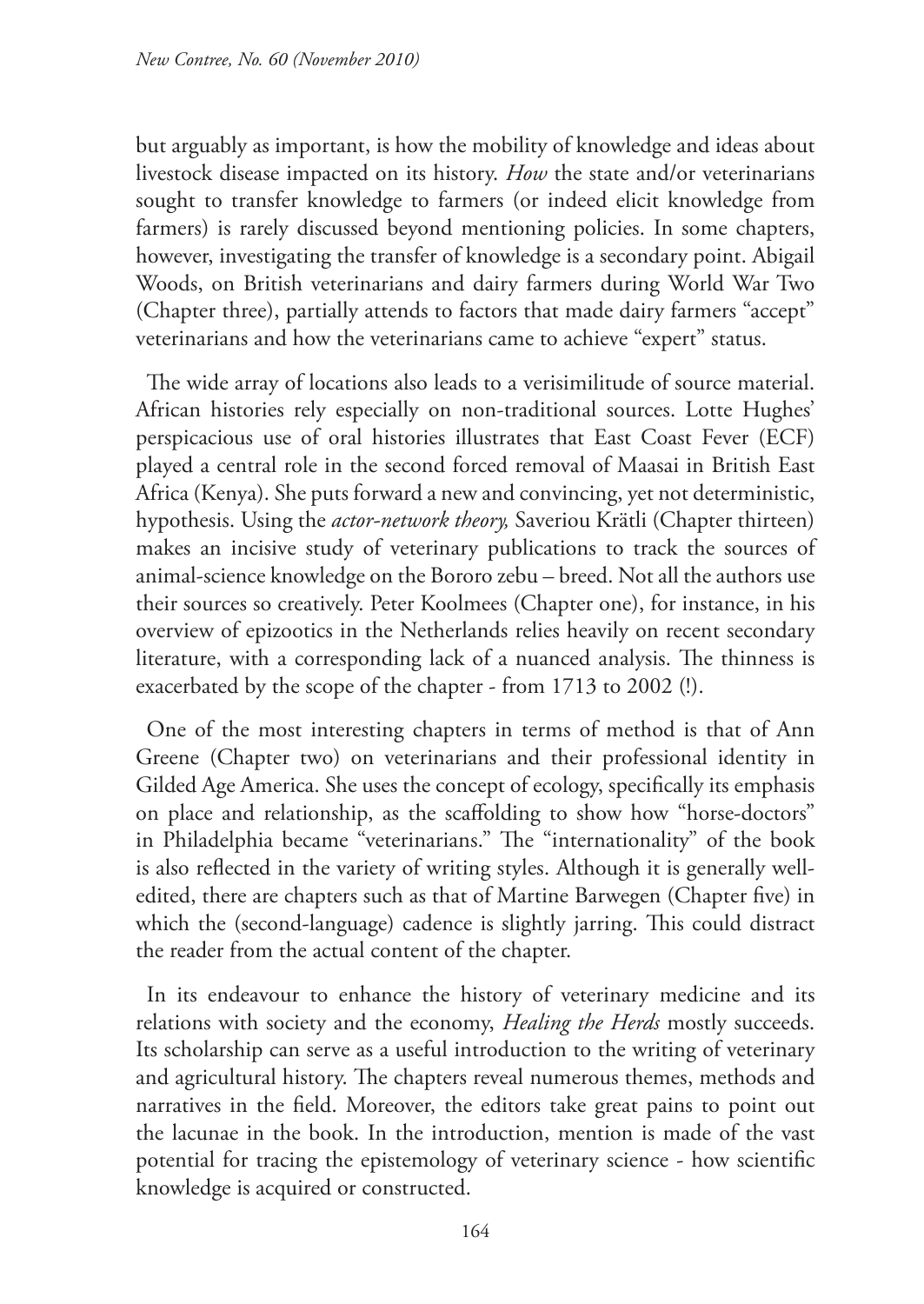The conclusion by Brown lists more absences. The most glaring of these is the role of women and the absence of Latin America as well as Russia. Also, little attention is paid to the relationship between animal and human health more broadly. Brown mentions the topic of rabies as an example of which she herself is a scholar. The relationship between livestock and humans more generally can also be explored further. There are exceptions (Hughes for instance mentions the cultural value of cattle for the Maasai), but by far most of the chapters merely refer to livestock in terms of economic livelihood.

There are also some absent species. In the light of the avian flu scare, Brown refers to poultry as a neglected candidate for historical study. The same can be said of swine-flu and pigs, the factory farming of which is often a cause of public protest. To conclude, although *Healing the Herds* is a curator's egg in places, it is a stimulating publication. In a positive way, it shows how much can still be done.